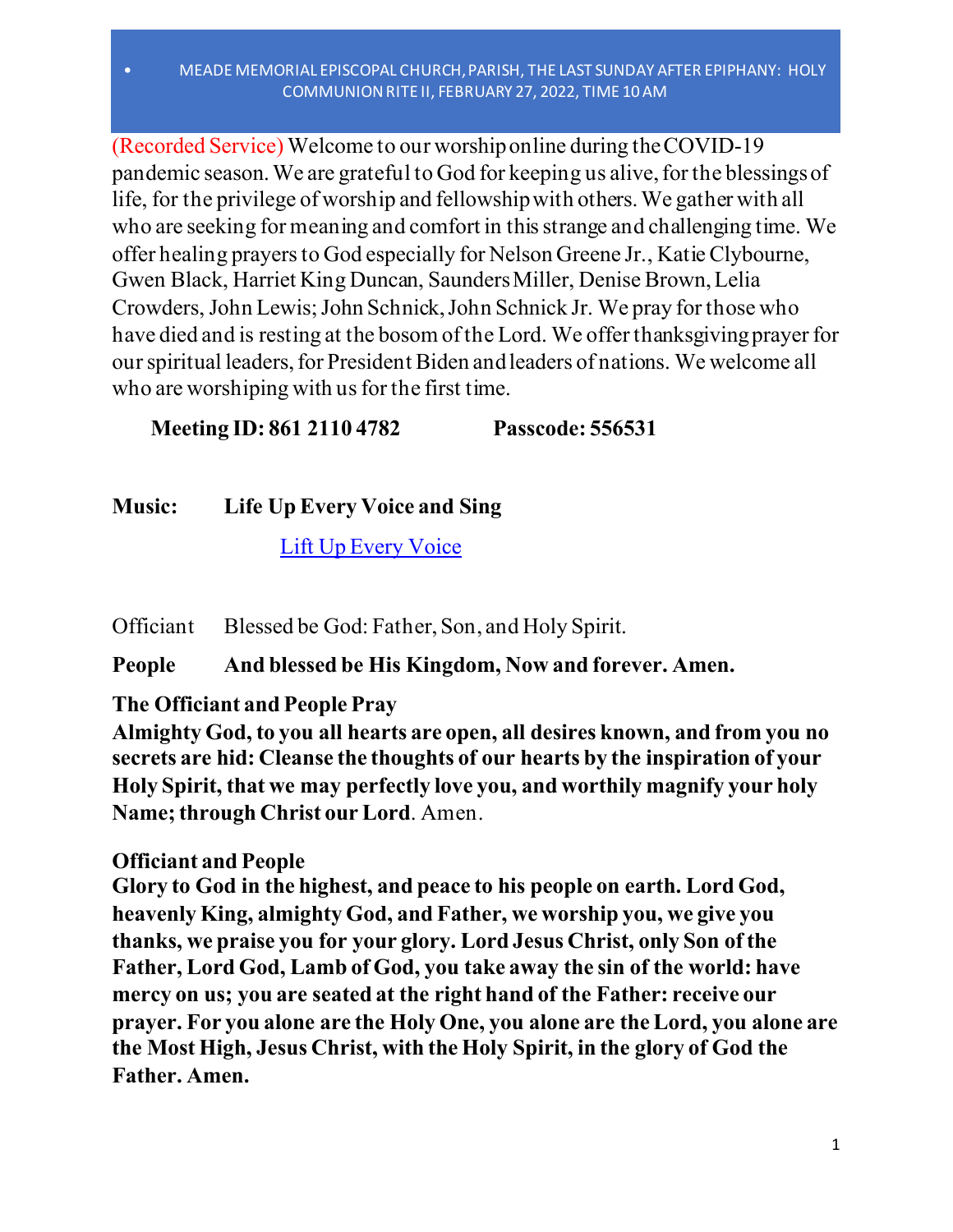Holy God, Holy and Mighty, Holy Immortal One, **Have mercy upon us.**

The Lord be with you.

**And also, with you.**

**The Celebrant says the Collect.**

**The Collect:** The Last Sunday After Epiphany

**O God, who before the passion of your only-begotten Son revealed his glory upon the holy mountain: Grant to us that we, beholding by faith the light of his countenance, may be strengthened to bear our cross, and be changed into his likeness from glory to glory; through Jesus Christ our Lord, who lives and reigns with you and the Holy Spirit, one God, for ever and ever. Amen.**

### **The Liturgy of the Word**

**FIRST LESSON.** Exodus 34:29-35 Denise Brown <sup>29</sup>Moses came down from Mount Sinai. As he came down from the mountain with the two tablets of the covenant in his hand, Moses did not know that the skin of his face shone because he had been talking with God. 30When Aaron and all the Israelites saw Moses, the skin of his face was shining, and they were afraid to come near him. 31But Moses called to them; and Aaron and all the leaders of the congregation returned to him, and Moses spoke with them. 32Afterward all the Israelites came near, and he gave them in commandment all that the Lord had spoken with him on Mount Sinai.<sup>33</sup>When Moses had finished speaking with them, he put a veil on his face; 34but whenever Moses went in before the Lord to speak with him, he would take the veil off, until he came out; and when he came out, and told the Israelites what he had been commanded,<sup>35</sup>the Israelites would see the face of Moses, that the skin of his face was shining; and Moses would put the veil on his face again, until he went in to speak with him.

**Reader:** Hear what the Spirit is saying the church

# **People: Thanks be to God**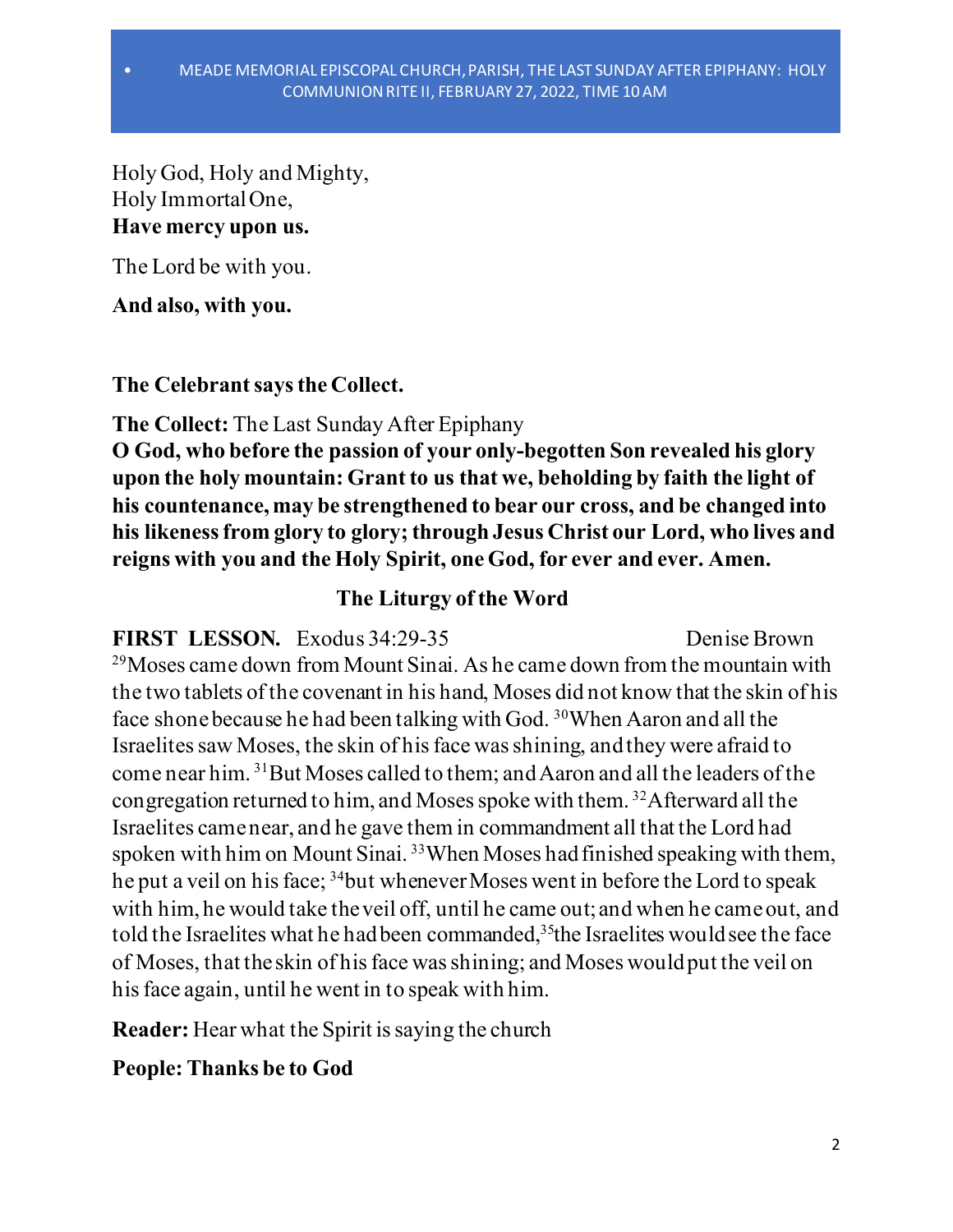#### **The Psalm** 99 **Cris** Abad

<sup>1</sup> The Lord is King; let the people tremble; \* he is enthroned upon the cherubim; let the earth shake. 2 The Lord is great in Zion; \* he is high above all peoples. <sup>3</sup> Let them confess his Name, which is great and awesome; \* he is the Holy One. 4 "O mighty King, lover of justice, you have established equity; \* you have executed justice and righteousness in Jacob." 5 Proclaim the greatness of the Lord our God and fall down before his footstool; \* he is the Holy One. <sup>6</sup> Moses and Aaron among his priests, and Samuel among those who call upon his Name, \* they called upon the Lord, and he answered them. <sup>7</sup> He spoke to them out of the pillar of cloud;  $*$  they kept his testimonies and the decree that he gave them. 8 "O Lord our God, you answered them indeed; \* you were a God who forgave them, yet punished them for their evil deeds." 9 Proclaim the greatness of the Lord our God and worship him upon his holy hill; \* for the Lord our God is the Holy One.

#### **Glory to the father, and to the Son and to the Holy Spirit. As it was in the beginning is now and be forever.**

**SECOND LESSON.** 2 Corinthians 3:12-4:2 Dolores Johnson

<sup>12</sup>Since, then, we have such a hope, we act with great boldness,  $\frac{13}{12}$  not like Moses, who put a veil over his face to keep the people of Israel from gazing at the end of the glory that was being set aside. 14But their minds were hardened. Indeed, to this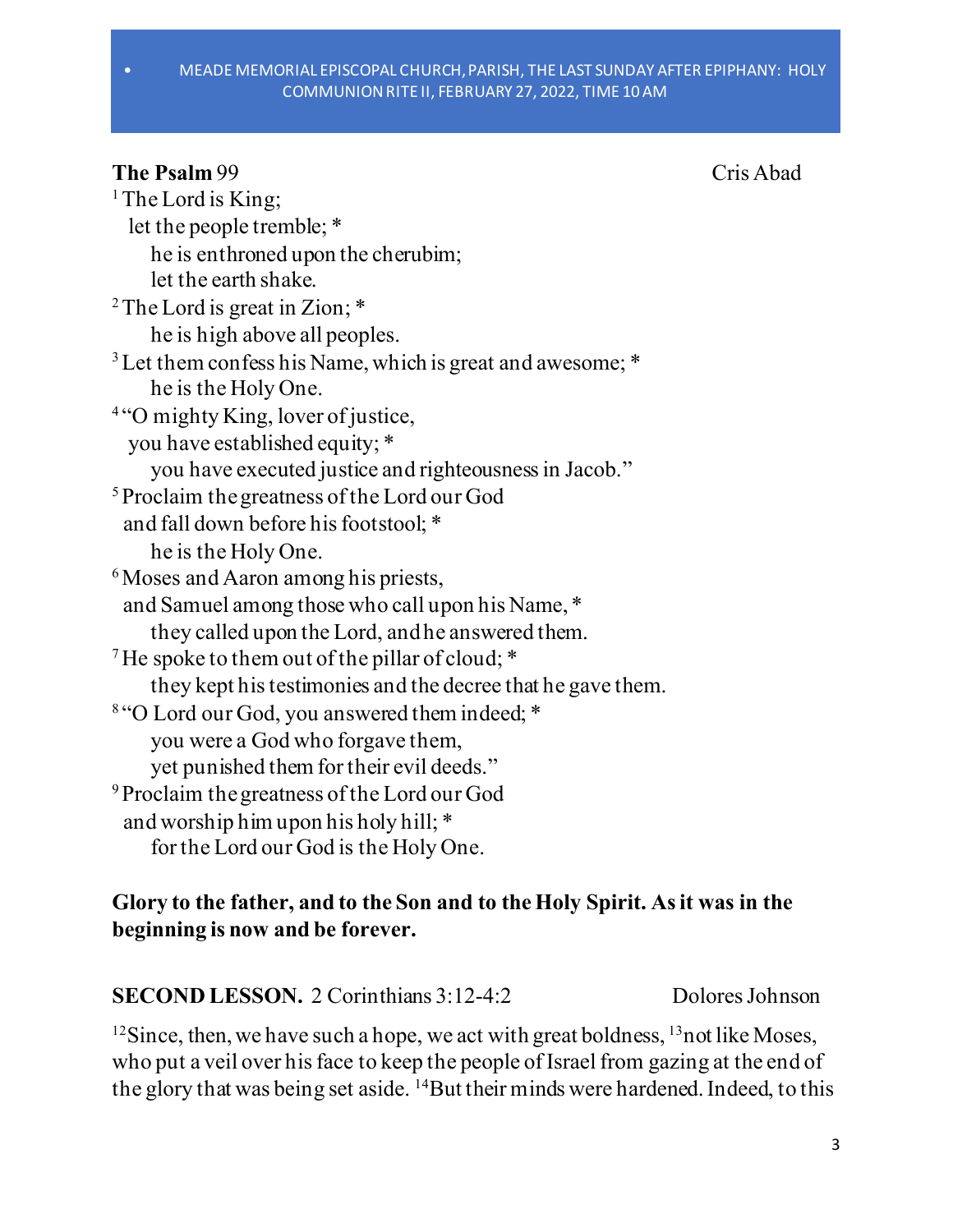very day, when they hear the reading of the old covenant, that same veil is still there, since only in Christ is it set aside. 15Indeed, to this very day whenever Moses is read, a veil lies over their minds;  $16$  but when one turns to the Lord, the veil is removed. 17Now the Lord is the Spirit, and where the Spirit of the Lord is, there is freedom. 18And all of us, with unveiled faces, seeing the glory of the Lord as though reflected in a mirror, are being transformed into the same image from one degree of glory to another; for this comes from the Lord, the Spirit. <sup>1</sup>Therefore, since it is by God's mercy that we are engaged in this ministry, we do not lose heart. <sup>2</sup>We have renounced the shameful things that one hides; we refuse to practice cunning or to falsify God's word; but by the open statement of the truth we commend ourselves to the conscience of everyone in the sight of God.

**Reader:** Hear what the Spirit is saying the church

# **People: Thanks be to God**

# **Music: Open the Eyes of My Heart**

[Open the Eyes of My Heart](https://www.youtube.com/watch?v=e53oK8USWlY)

**Priest:** The Holy Gospel of our Lord Jesus Christ according to Luke 9:28-36, (37- 43a) – Mtipe Koggani

# **People: Glory to you, Lord Christ**

<sup>28</sup>Now about eight days after these sayings Jesus took with him Peter and John and James and went up on the mountain to pray. 29And while he was praying, the appearance of his face changed, and his clothes became dazzling white. 30Suddenly they saw two men, Moses, and Elijah, talking to him. 31They appeared in glory and were speaking of his departure, which he was about to accomplish at Jerusalem. 32Now Peter and his companions were weighed down with sleep; but since they had stayed awake, they saw his glory and the two men who stood with him. <sup>33</sup> Just as they were leaving him, Peter said to Jesus, "Master, it is good for us to be here; let us make three dwellings, one for you, one for Moses, and one for Elijah" —not knowing what he said. 34While he was saying this, a cloud came and overshadowed them; and they were terrified as they entered the cloud. 35Then from the cloud came a voice that said, "This is my Son, my Chosen; listen to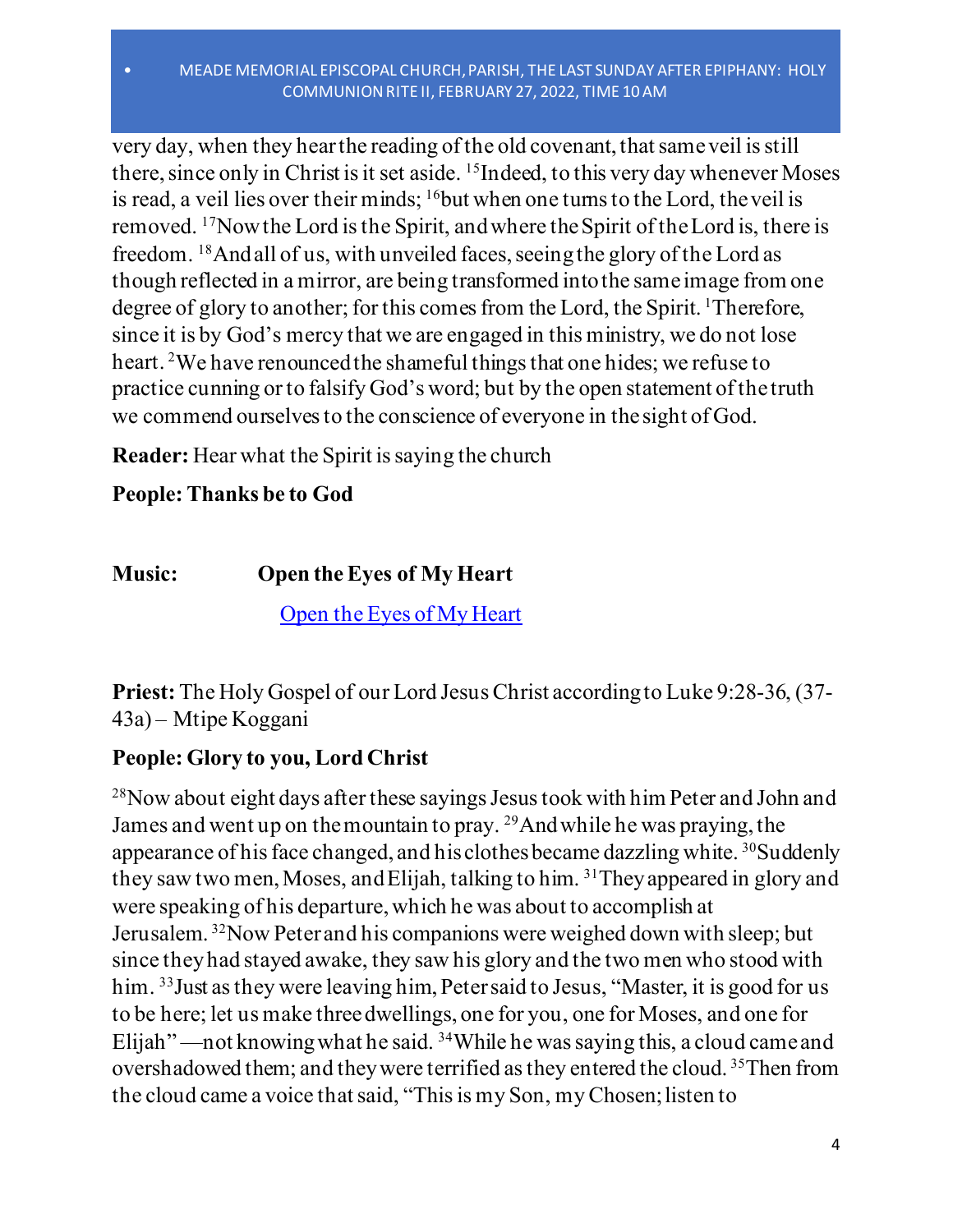him!"<sup>36</sup>When the voice had spoken, Jesus was found alone. And they kept silent and, in those days, told no one any of the things they had seen. [37On the next day, when they had come down from the mountain, a great crowd met him. <sup>38</sup> Just then a man from the crowd shouted, "Teacher, I beg you to look at my son; he is my only child. 39Suddenly a spirit seizes him, and all at once he shrieks. It convulses him until he foams at the mouth; it mauls him and will scarcely leave him. 40I begged your disciples to cast it out, but they could not." 41Jesus answered, "You faithless and perverse generation, how much longer must I be with you and bear with you? Bring your son here."<sup>42</sup>While he was coming, the demon dashed him to the ground in convulsions. But Jesus rebuked the unclean spirit, healed the boy, and gave him back to his father. <sup>43</sup>And all were astounded at the greatness of God.]

### **Priest:** The Gospel of Christ **People: Praise to you, Lord Christ**

**Sermon** The Rev. Carolyn Adhola

**Prayers of The People** Form III Paula Price

# *People and Officiant pray responsively.*

Father, we pray for your holy Catholic Church.

# **That we all may be one.**

Grant that every member of the Church may truly and humbly serve you.

# **That your Name may be glorified by all people.**

We pray for all bishops, priests, and deacons.

# **That they may be faithful ministers of your Word and Sacraments.**

We pray for all who govern and hold authority in the nations of the world.

# **That there may be justice and peace on the earth.**

Give us grace to do your will in all that we undertake.

# **That our works may find favor in your sight.**

Have compassion on those who suffer from any grief or trouble.

**That they may be delivered from their distress.**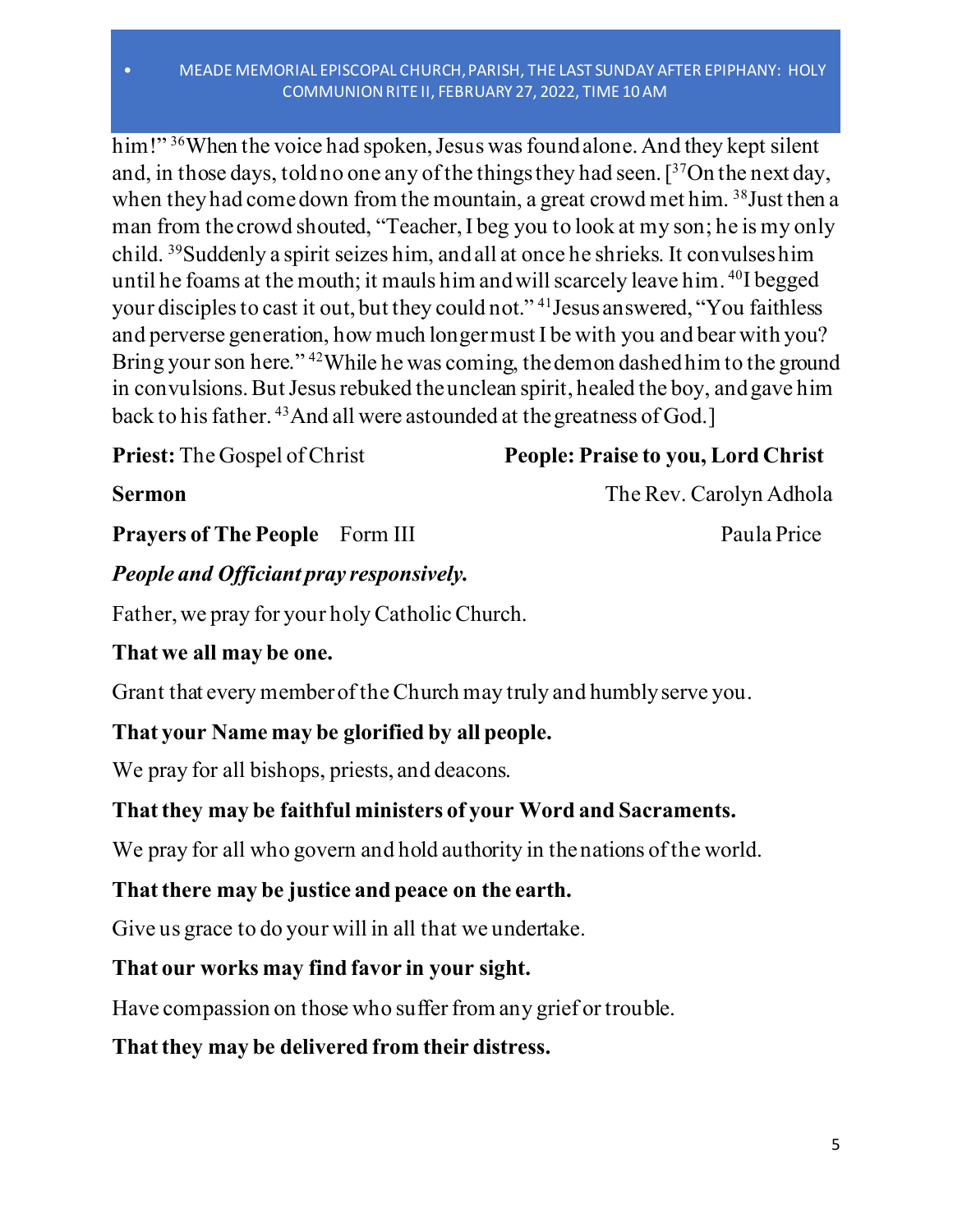Give to the departed victims of terrorism around the world, victims of gun violence, hurricanes, tornadoes, floods, fire, and car accidents eternalrest.

#### **Let light perpetual shine upon them.**

We praise you for your saints who have entered into joy.

**May we also come to share in your heavenly kingdom**

**Let us pray for those on the Prayer List.**Deborah Daniel

#### **The Collect for the Poor and Marginalized** Joseph Royster

Risen Christ, as you dwell with us open our eyes to see the needs of your world, open our ears to hear the cries of the poor, of the suffering, the marginalized.When we do not recognize you in those we meet, call to us by name as we walk beside them.Show us renewed life in unexpected places,when we are blinded by our assumptions and limited by our human vision.We pray for all who cannot imagine resurrection because their own lives are fraught with violence and oppression, sorrow, and grief. We ask in the name of the Father, Son and Holy Spirit. **Amen**

# **The Collect for Health Care Workers Allan Capute Allan Capute**

We pray for our world in the grip of Coronavirus pandemic, for people who are gravely ill and for those who grieve the deaths of the ones they loved. We are grateful beyond words for people who continue to work in health care, educational institutions, aged care, and other essential services risking their own health for the care of others. When the time of pandemic passes, encourage us to remember what we have learned about what is truly of value in life. We ask in the name of the Father, Son, and Holy Spirit. **Amen**

# **The Collect for Commitment and Renewal** *Angela King* Living Christ move us to walk in partnership with creation seeking the liberation of your people knowing that your Spirit will accompany us. Reassure us and renew us, as we recommit to lives of service lived without reservation, embracing your passion for justice and peace. Risen Christ, on this day may our world change because of your life in us. May our prayers stay with us in the season of Advent

and stir us to make real our dreamsfor a world reborn. We ask in the name of the Father, Son and Holy Spirit.**Amen**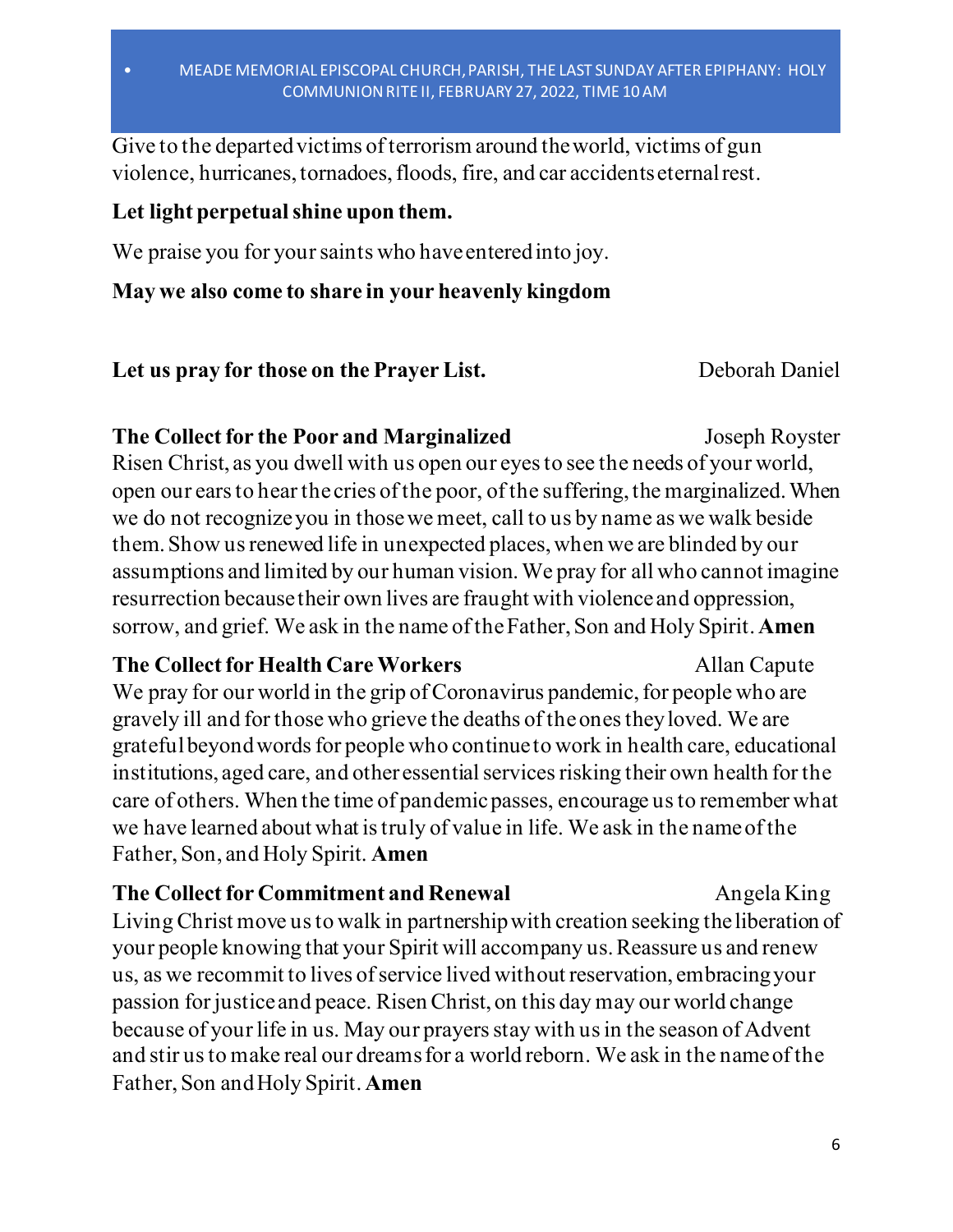# **A Prayer for Mission** Megan Patterson

O God, you have made of one blood all the peoples of the earth and sent your blessed Son to preach peace to those who are far off and to those who are near: Grant that people everywhere may seek after you and find you; bring the nations into your fold; pour out your Spirit upon all flesh; and hasten the coming of your kingdom; through Jesus Christ our Lord. **Amen**

# **A Prayer for Outreach**  Nadine Goff

Lord Jesus Christ, you stretched out your arms of love on the hard wood of the cross that everyone might come within the reach of your saving embrace: So, clothe us in your Spirit that we, reaching forth our hands in love, may bring those who do not know you to the knowledge and love of you; In Jesus Name.**Amen**.

# **Silence**

# **The Priestsaysthe concluding Prayer**.

O Lord our God, accept the fervent prayers of your people; in the multitude of your mercies, look with compassion upon us and all who turn to you for help; for you are gracious, O lover of souls, and to you we give glory, Father, Son, and Holy Spirit, now and forever. **Amen.**

Let us confess our sins against God and our neighbor.

**Silence may be kept.**

**Minister and People**

**Most merciful God, we confess that we have sinned against you in thought, word, and deed, by what we have done, and by what we have left undone. We have not loved you with our whole heart; we have not loved our neighbors as ourselves. We are truly sorry and we humbly repent. For the sake of your Son Jesus Christ, have mercy on us and forgive us; that we may delight in your will,**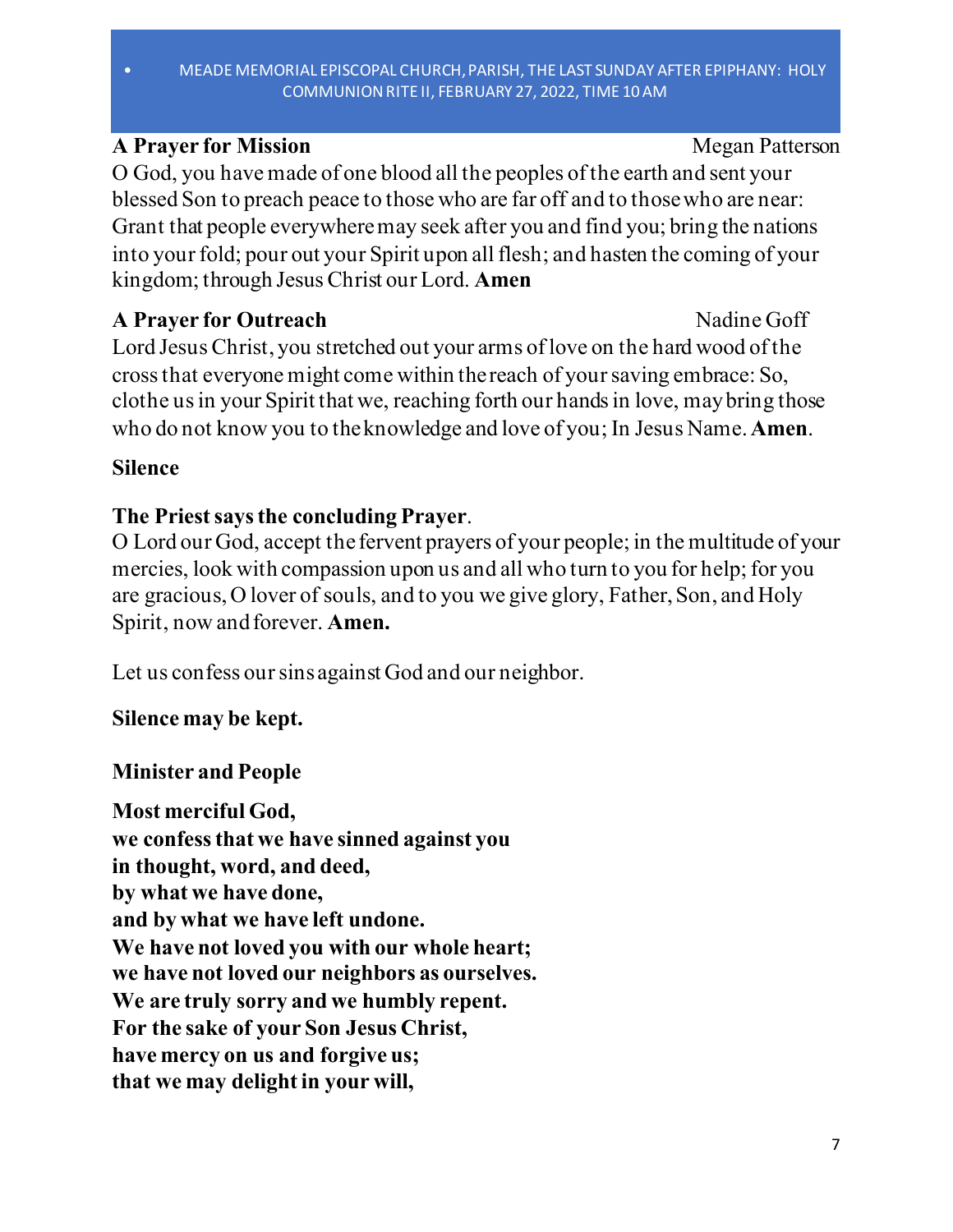# **and walk in your ways, to the glory of your Name. Amen.**

# **The Priest, stands and says**

Almighty God have mercy on you, forgive you all your sins through our Lord Jesus Christ, strengthen you in all goodness, and by the power of the Holy Spirit keep you in eternal life. *Amen.*

#### **The Peace:**

# **Offertory: The Altar Candles are lit and prepare the Table**

**The Celebrant:** The peace of the Lord be always with you.

**People And also with you.**

# **Music Alleluia, Alleluia, Worthy is the Lamb**

 **<https://www.youtube.com/watch?v=KVFzxazTQNM>**

# **The Holy Eucharist The Great ThanksgivingEucharistic Prayer A**

Celebrant The Lord be with you.

**People And also with you.**

Celebrant Lift up your hearts.

# **People We lift them to the Lord.**

Celebrant Let us give thanks to the Lord our God.

**People It is right to give him thanks and praise.**

# **The Celebrant proceeds**

It is right, and a good and joyful thing, always and everywhere to give thanks to you, Father Almighty, Creator of heaven and earth.

# *Proper Preface for Sunday as appointed.*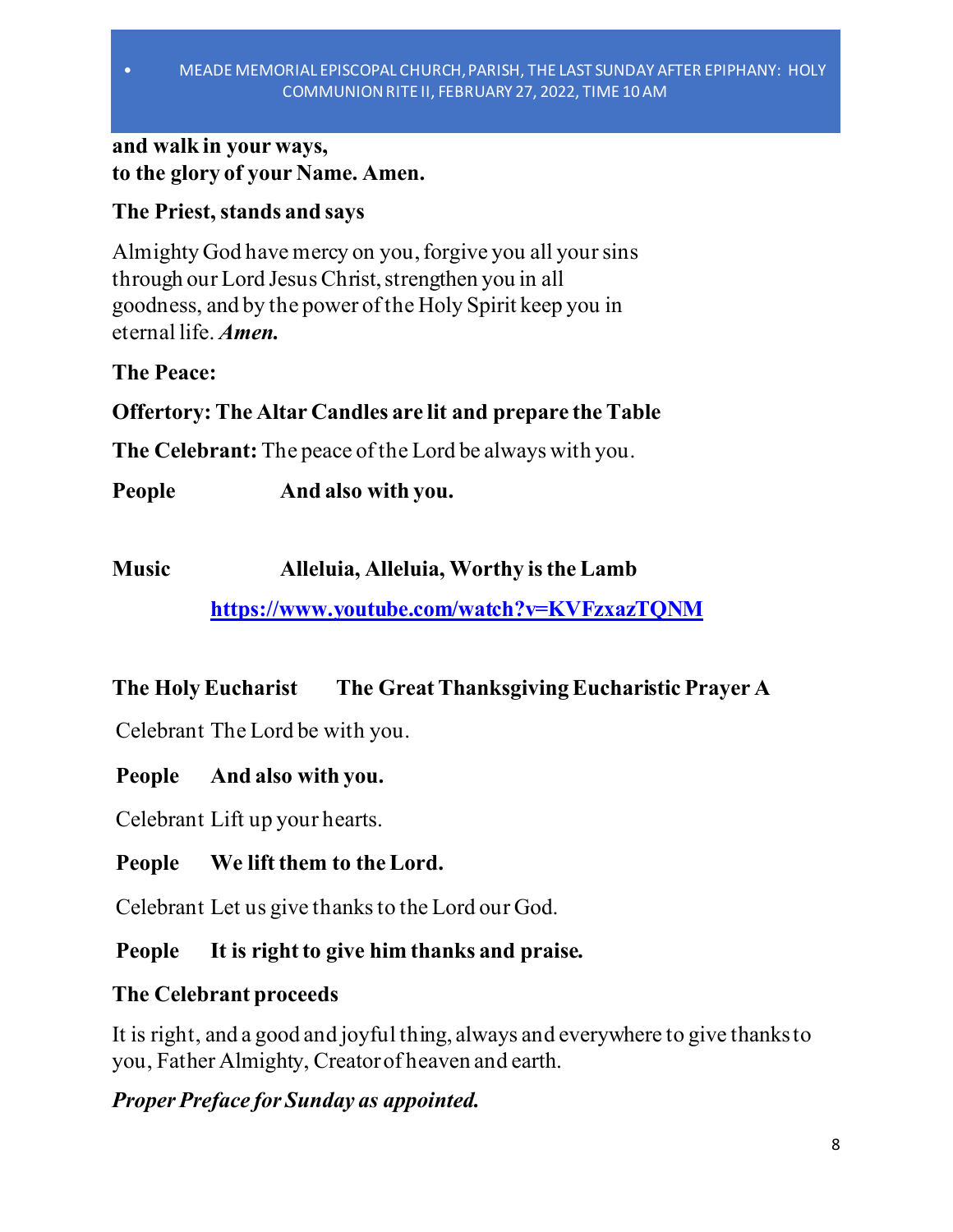# **Because in the mystery of the Word made flesh, you have caused a new light to shine our hearts, to give the knowledge of your glory in the face of your son Jesus Christ our Lord.**

Therefore, we praise you, joining our voices with Angels and Archangels and with all the company of heaven, who forever sing this hymn to proclaim the glory of your Name:

# **Celebrant and People**

**Holy, Holy, Holy Lord, God of power and might, heaven and earth are full of your glory. Hosanna in the highest. Blessed is he who comes in the name of the Lord. Hosanna in the highest.**

Celebrant Continue

Holy and Gracious Father: In your infinite love you made us for yourself, and, when we had fallen into sin and become subject to evil and death, you, in your mercy, sent Jesus Christ, your only and eternal Son, to share our human nature, to live and die as one of us, to reconcile us to you, the God and Father of all.

He stretched out his arms upon the cross, and offered himself, in obedience to your will, a perfect sacrifice for the whole world.

# *At the following words concerning the bread, the Celebrant is to hold it, or to lay a hand upon it; and at the words concerning the cup, to hold or place a hand upon the cup and any other vessel containing wine to be consecrated*.

On the night He was handed over to suffering and death, our Lord Jesus Christ took bread; and when he had given thanks to you, he broke it, and gave it to his disciples, and said, "Take, eat: This is my Body, which is given for you. Do this for the remembrance of me."

After supper he took the cup of wine; and when he had given thanks, he gave it to them, and said, "Drink this, all of you: This is my Blood of the new Covenant, which is shed for you and for many for the forgiveness of sins. Whenever you drink it, do this for the remembrance of me."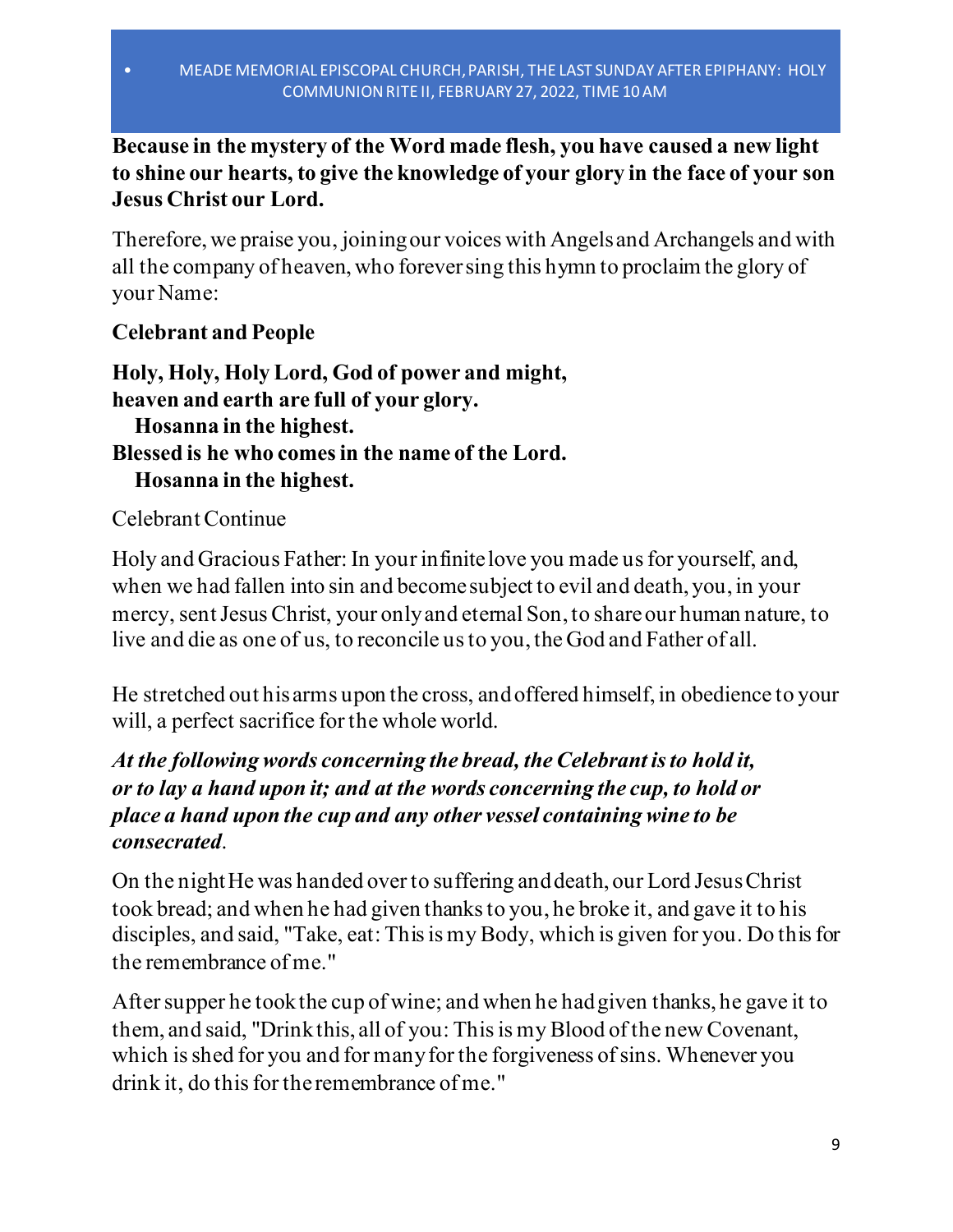Therefore we proclaim the mystery of faith:

# **Celebrant and People**

**Christ has died. Christ is risen. Christ will come again.**

### **The Celebrant continues**

We celebrate the memorial of our redemption, O Father, in this sacrifice of praise and thanksgiving. Recalling his death, resurrection, and ascension, we offer you these gifts.

Sanctify them by your Holy Spirit to be for your people the Body and Blood of your Son, the holy food and drink of new and unending life in him. Sanctify us also that we may faithfully receive this holy Sacrament, and serve you in unity, constancy, and peace; and at the last day bring us with all your saints into the joy of your eternal kingdom.

All this we ask through your Son Jesus Christ: By him, and with him, and in him, in the unity of the Holy Spirit all honor and glory is yours, Almighty Father, now and forever. **AMEN**.

And now, as our Savior Christ has taught us, we are bold to say,

#### **People and Celebrant**

Our Father, who art in heaven, hallowed be thy Name, thy kingdom come, thy will be done, on earth as it is in heaven. Give us this day our daily bread. And forgive us our trespasses, as we forgive those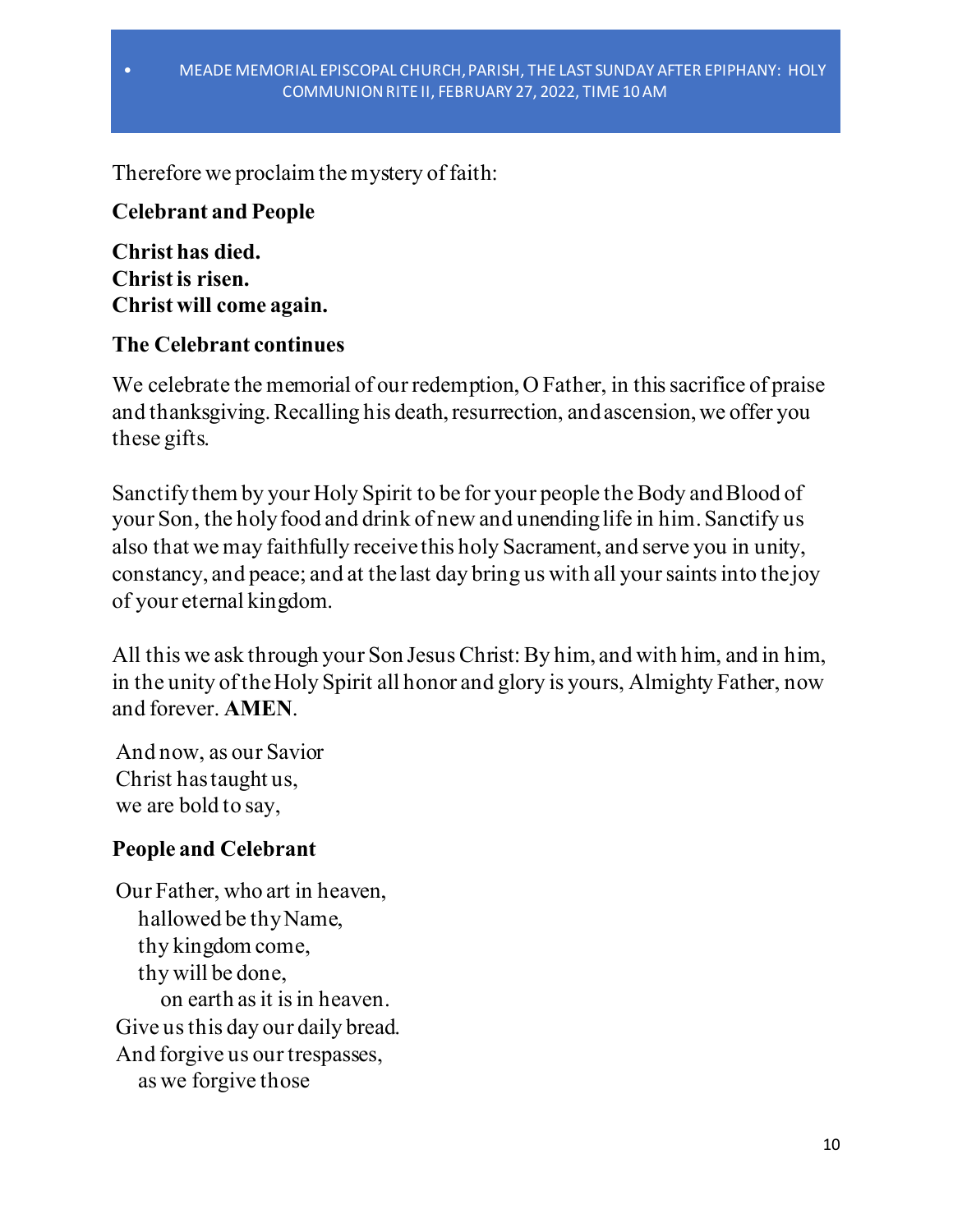who trespass against us. And lead us not into temptation, but deliver us from evil. For thine is the kingdom, and the power, and the glory, for ever and ever. **Amen.**

# **The Breaking of the Bread**

The Celebrant breaks the consecrated Bread.

#### **A period of silence is kept.**

[Alleluia.] Christ our Passover is sacrificed for us; *Therefore let us keep the feast. [Alleluia.]*

### **The Celebrant says the following Invitation**

The Gifts of God for the People of God.

Take them in remembrance that Christ died for you, and feed on him in your hearts by faith, with thanksgiving.

#### *The sharing of the body and blood*

#### *Let us pray. Celebrant and People*

**Eternal God, heavenly Father, you have graciously accepted us as living members of your Son our Savior Jesus Christ, and you have fed us with spiritual food in the Sacrament of his Body and Blood. Send us now into the world in peace, and grant us strength and courage to love and serve you with gladness and singleness of heart; through Christ our Lord. Amen.**

#### **BENENDICTION**

Go...to live fully to love wastefully to be all that you can be.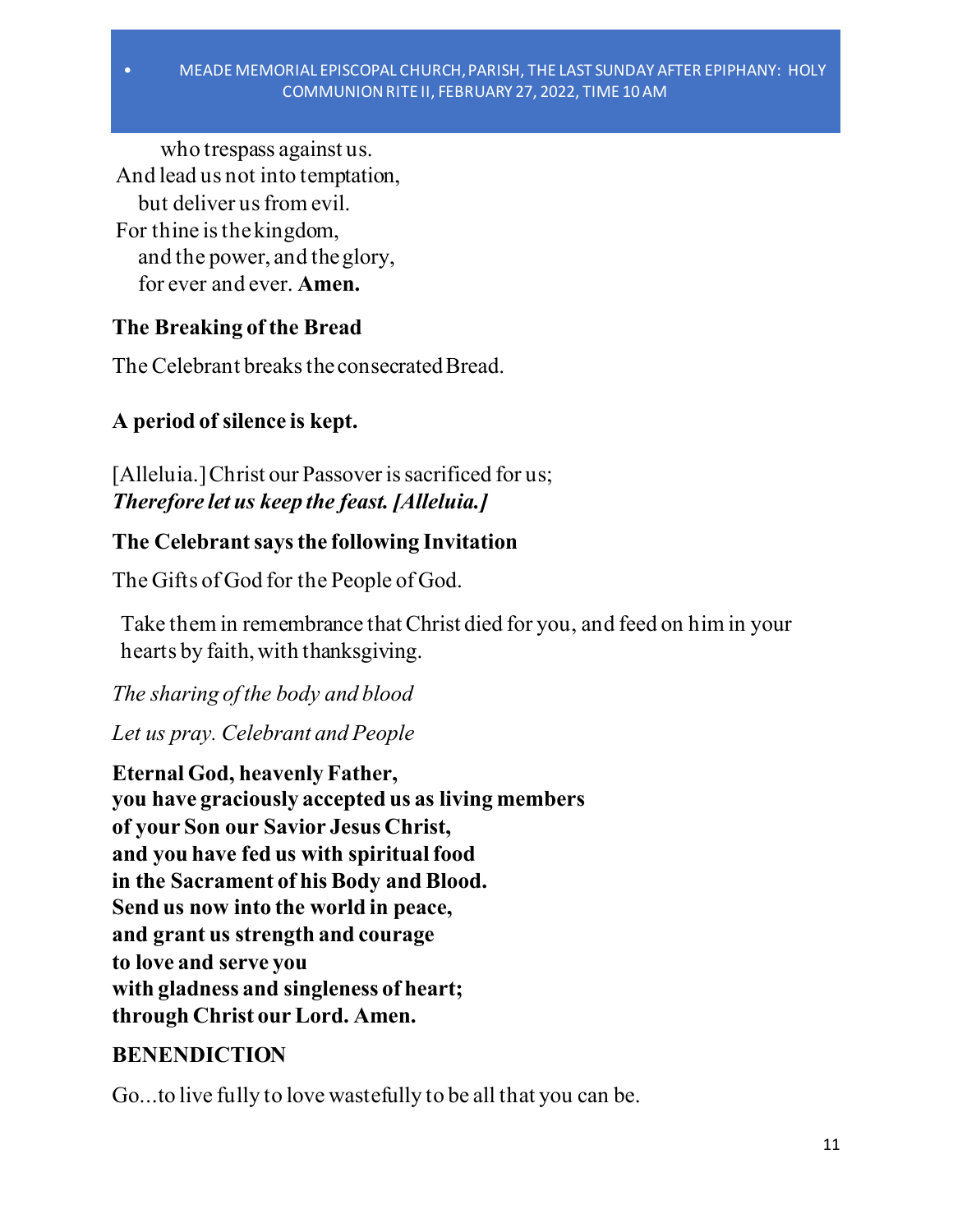Go... with the love of Divine Presence enfolding you, the peace of Jesus Christ within you, and the breath of the Holy Spirit inspiring your life. **Amen.**

Go out into God's world filled with the spark of the Holy Spirit. Let love guide your actions. Listen for the Spirit of Truth. Spread the peace of Christ and remind everyone you meet that each one is a beloved child of God.

The Lord shall preserve thee from all evil: he shall preserve thy soul. The Lord shall preserve thy going out and thy coming in from this time forth, and even for evermore.**Amen.**

**Celebrant** Let us go forth in the name of Christ. **People Thanks be to God.**

Adult Forum "Ministry Story" Stewardship Committee

### **Prayer for our Country County County County County County County County County County County County County County County County County County County County County County County County County County County County County Co**

**Almighty God, who hast given us this good land for our heritage: We humbly beseech thee that we may always prove ourselves a people mindful of thy favor and glad to do thy will. Bless our land with honorable industry, sound learning, and pure manners. Save us from violence, discord, and confusion, from pride and arrogance, and from every evil way. Defend our liberties, and fashion into one united people the multitudes brought hither out of many kindreds and tongues. Endue with the spirit of wisdom those to whom in thy Name we entrust the authority of government, that there may be justice and peace at home, and that, through obedience to thy law, we may show forth thy praise among the nations of the earth. In the time of prosperity, fill our hearts with thankfulness, and in the day of trouble, suffer not our trust in thee to fail; all which we ask through Jesus Christ our Lord. Amen.**